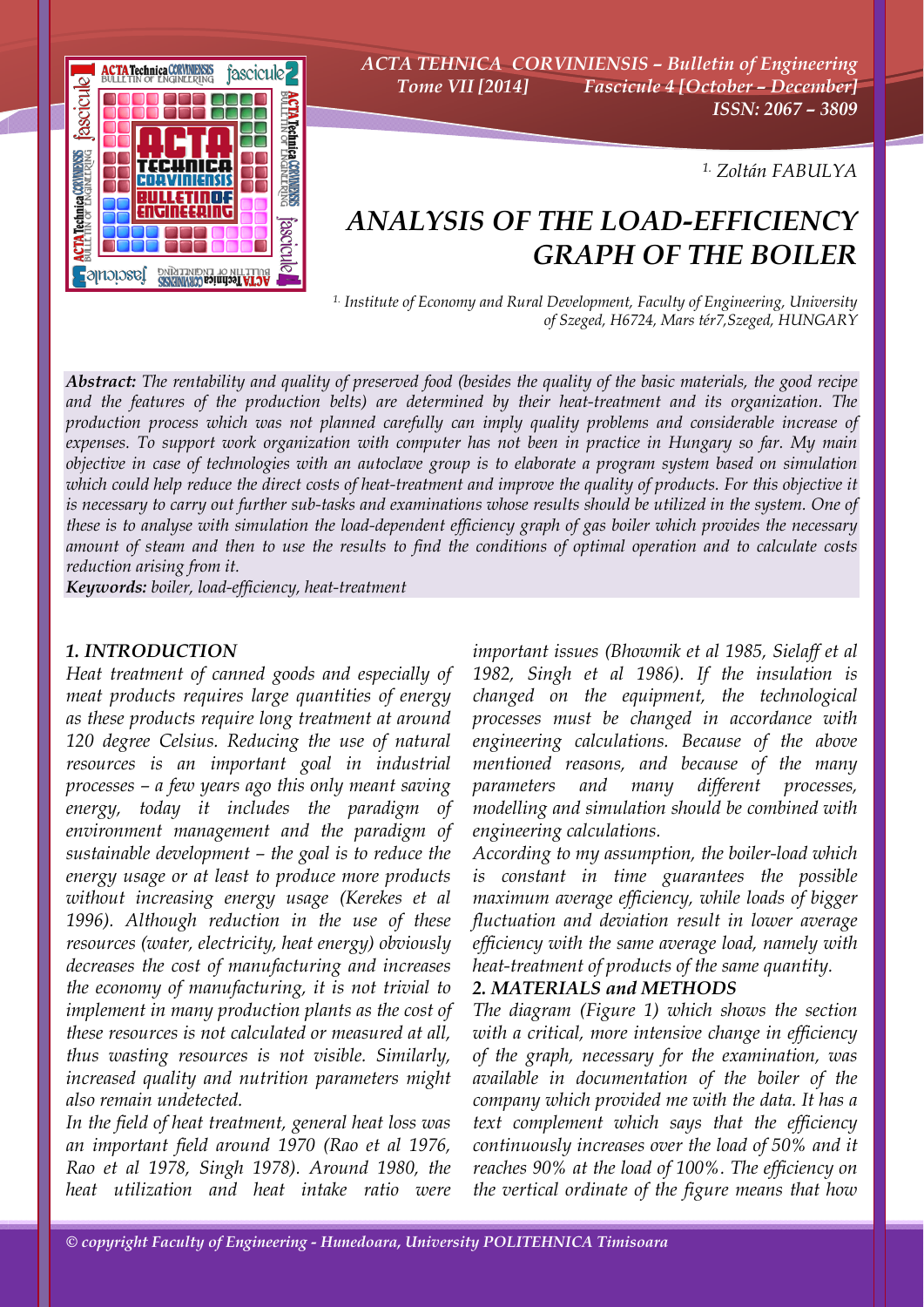*– Bulletin of Engineering Tome VII [2014]*

*many percentages of the heat amount calculable from the gas amount utilized to heat up the boiler is found in the heat-energy of the steam coming out of the boiler. It means that in case of lower efficiency, the heat-energy necessary for heattreatment can be provided only by fuel gas of bigger amount. In the figure on the horizontal ordinate the percentage of the boiler- load shows that how many percentages of the heat amount, which can be maximally guaranteed in the unit of time, and which comes out in the form of steam, the boiler is loaded with.* 



*Figure 1 The efficiency of the boiler as a function of loading* 

*It was necessary to simulate boiler-load data of different dispersion with random number generator (Monte Carlo method) in order to be able to analyse the effect of uneven boiler-load on the expenses, on the basis of the results. The essence of the Monte Carlo method is that instead of the measured data we utilize their simulated (generated as random number) value on the input of the computer model, and we evaluate these results instead of the measured effect.* 

### *3. RESULTS and DISCUSSION*

*To get the efficiency automatically for the given load I needed the function of mathematical form which defines the graph. Thus, I aimed to find a function which attaches the efficiency values shown by the chart to the values of [0, 1] interval (corresponds to the [0%, 100%] load domain). I chose the f(x)=* $x^n$  *power function with exponents between 0 and 1 which adjusts itself to the nature of the graph. It was necessary to dislocate the function downwards (transformation) by 10%, so it is regarded as a parametre to find the precise value. All in all, the function which shows the connection between load and efficiency is the following:* 

$$
y = f(x) = xn - d,
$$
 (1)

*where: x – load, y – efficiency, n, d – parametres in demand.* 

*I used the Solver complement of the Excel program to find the values of the parametres, applying the smallest squares method. Thus, I had the following function:* 

$$
y = f(x) = x^{0.2} - 0.09. \tag{2}
$$

*The chart formed, on the basis of the known data, on efficiency and the function used as its model (Figure 2) showed that there is no need to examine the statistic congruency of the two data series. By means of the function, the efficiency can be calculated to the load of any values.* 



*Figure 2. Graphs of known and calculated efficiency as a function of loading Table 1. Analysis of the boiler efficiency* 

*with different loads* 

| Average | Dispersion of | Average    | Relative loss of |
|---------|---------------|------------|------------------|
| load    | load          | efficiency | efficiency       |
| 70%     | 70%-70%       | 84,11%     | 0.0%             |
|         | 65%-75%       | 84,06%     | 0.1%             |
|         | 40%-100%      | 82,66%     | 1,8%             |
| 50%     | 50%-50%       | 78,06%     | 0.0%             |
|         | 30%-70%       | 75,83%     | 2,9%             |
|         | 20%-80%       | 75,39%     | 3,5%             |
|         | 10%-90%       | 74,39%     | 4,9%             |
| 30%     | 30%-30%       | 69,60%     | 0.0%             |
|         | 10%-50%       | 65,58%     | 6,1%             |

*During analysis I tried to find out what efficiency of average value the boiler loads of a given average value but of different deviation, dispersion result in (Table 1). It can be calculated from this that the heat-treatment of the given amount of products can be guaranteed by what degree of efficiency and thus, by what gas consumption depending on the evenness of loading. The relative loss of efficiency shows that what loss can be experienced in*